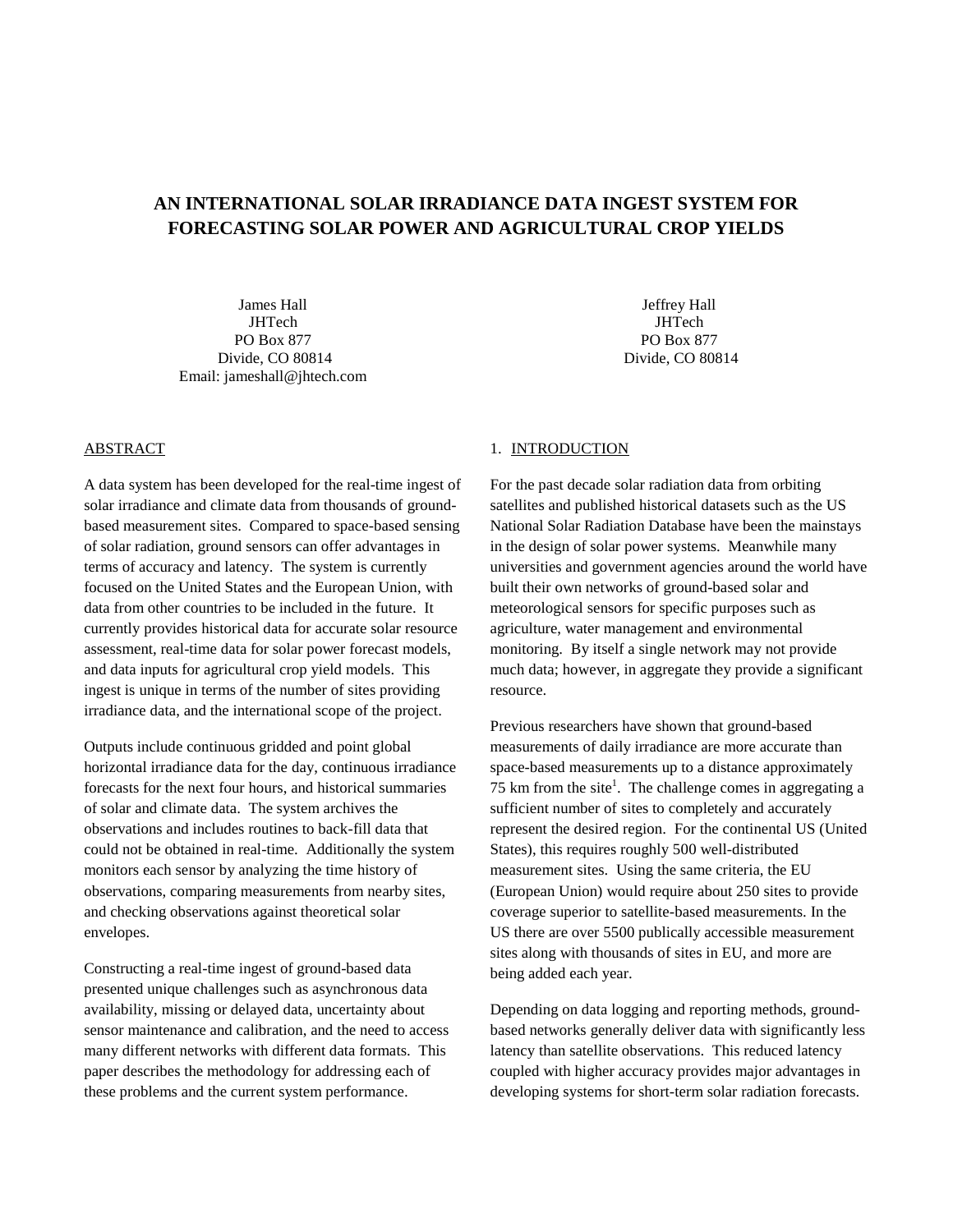### 2. SYSTEM DESCRIPTION

A data system has been developed for real-time ingest of solar irradiance and climate data from thousands of US and international sites. This ingest is unique in terms of the number of sites providing irradiance data and the international scope. Figure 1 shows a graphical representation of the ingest system, and a brief description of the each component follows:

# 2.1 Data Sources

Currently the data ingest is focused on the US and the EU. Data from other countries will also be included in the future. Over 4500 sites in the US have been identified that report GHI (global horizontal irradiance) and other meteorological parameters in real-time. These sites are professionally operated and maintained by universities and government agencies and make their data publically available via the internet. Over 1000 similar sites have been identified in Western Europe. This data, however, must be gathered from over 100 disparate networks; each with unique formats, measurement units, sampling intervals and methods of data access.

Since each of these networks is independently operated for a specific local purpose, unexpected change is the norm. Typically each week one or more of the networks will modify their data access format. A major task in the operation of this system is on-going modification of the ingest software to adapt to these changes.

#### 2.2 Ingest Controller

The goal is to acquire the data as near to real-time as possible. Each network has its own frequency of averaging and reporting the data, ranging from 5 minutes to one hour. Each network also has a different latency required to acquire the data from the sensor site, process the data and post it to the internet. If a scheduled data transmission is missed, the networks have different methods for acquiring and backfilling the observations. Based on these factors, one can estimate, but not know exactly, when the data from a given site should be available.

To make the ingest feasible, a scheduling controller is required that tells the system when to attempt to acquire data from a specific site. When the acquisition time for a site has arrived, the task is placed into a data acquisition queue. The processor scrolls repeatedly through this queue, attempting to acquire the desired data as soon as it becomes available. Once the data from a site is obtained, the actual acquisition time is logged and the data file is placed into a temporary folder for processing. If the data from a given site cannot be obtained within a specified time, the task is deleted from the queue until the next scheduled acquisition time. This ingest scheme scales linearly with the number of sites and the tasks are easily divided between multiple processors as required.

Each evening, a software process analyzes the attempted and actual data acquisition from each site. Based on this analysis, the trigger times to begin searching for each site's data and the delay before giving up the search are adjusted. This adaptive control process is crucial if the data ingest is to be run on a reasonable number of processors and within a reasonable internet bandwidth. It is also a key factor in respecting the providers of the data by not bogging down data access for other users.

## 2.3 Data Format Conversion

Each meteorological network, and often individual sites within the network, has its own data structure and measurement units. Processing software examines the header information for each ingested data file and compares it to the expected format for the site. If the data header matches, the data is converted to a common data format using a software routine specifically written for that network or site. If the header does not match, the file is transferred to an exception queue for manual examination. As previously mentioned, a major operational task is adapting the data conversion software to handle these recurring changes in the input formats.

A second, key function of the data converter is to place an accurate time stamp on each observation. To this end, the converter must keep track of the sampling frequency for each site and the ending time of the observation. Since the data is ingested from many different time zones, it is converted from the local time to UTC time (coordinated universal time), including adjustments for daylight savings.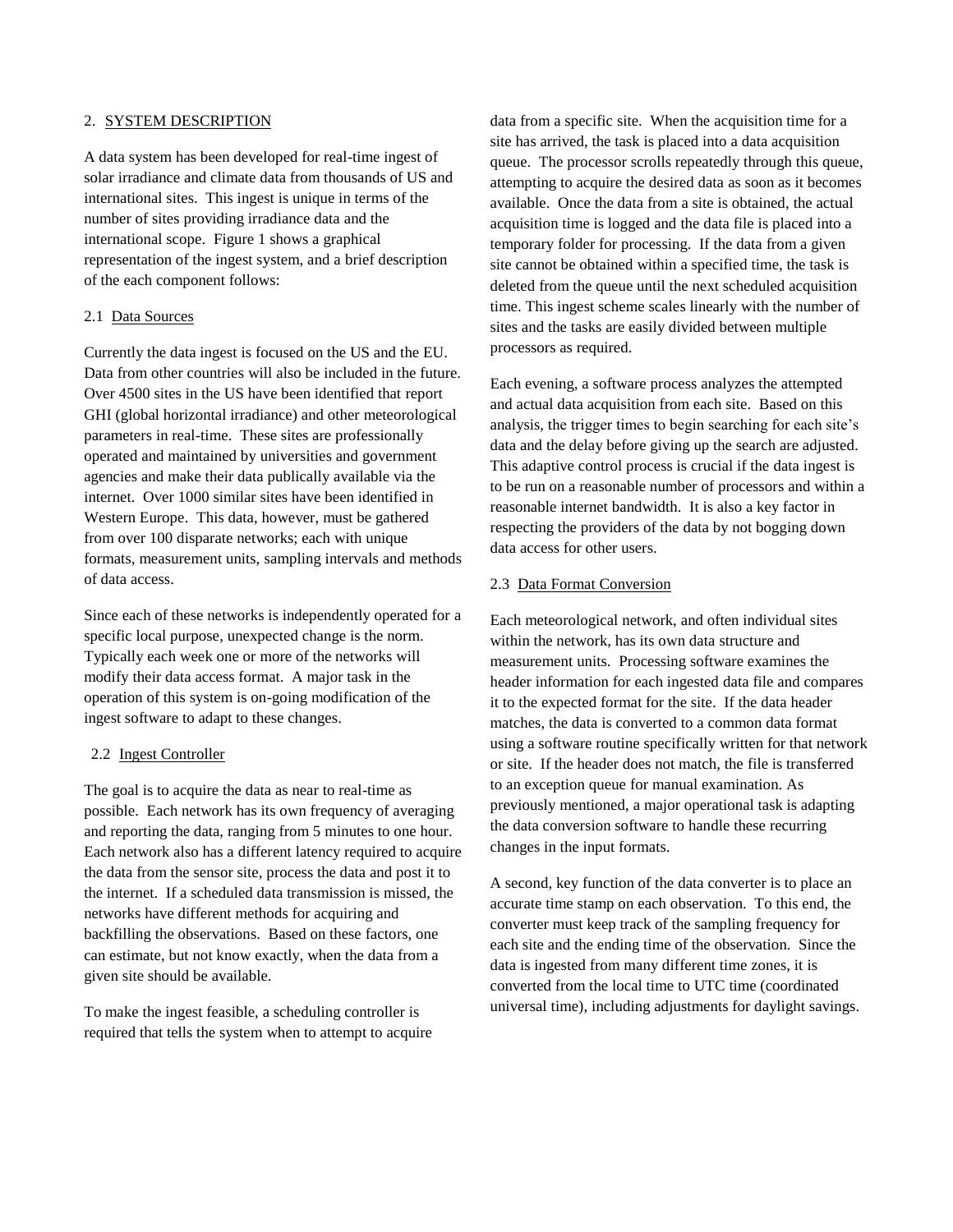

Fig. 1: Real-Time Data Ingest System for Solar Irradiance and Climate Data

#### 2.4 Quality Control Filter

With data from many thousands of sensors being ingested each hour, it is likely that some of the sensors are not functioning correctly at a given time. The purpose of the quality control filter is to monitor the data flow from each site and pass only data from sensors that are deemed to be well calibrated and operating correctly.

During daylight hours, the filter is simply a set of flags, one for each sensor, which indicates if the current data from that sensor should pass to the modeling process or be rejected.

The flags are set every evening by analyzing the recent data streams from the sensors. For each parameter measured, a sliding history of recent data is used to judge its reliability. This judgment includes three elements: (1) Based on date and time of day, are the observations within reasonable statistical range of the long-term historic values? (2) Are the observations reasonably close to the readings from nearby sites at similar elevations? (3) At times identified as clear sky events, are GHI readings reasonably close to the expected clear sky radiation?

Sensors that are blocked are re-examined each evening to determine if the problem has been corrected and the data block can be removed.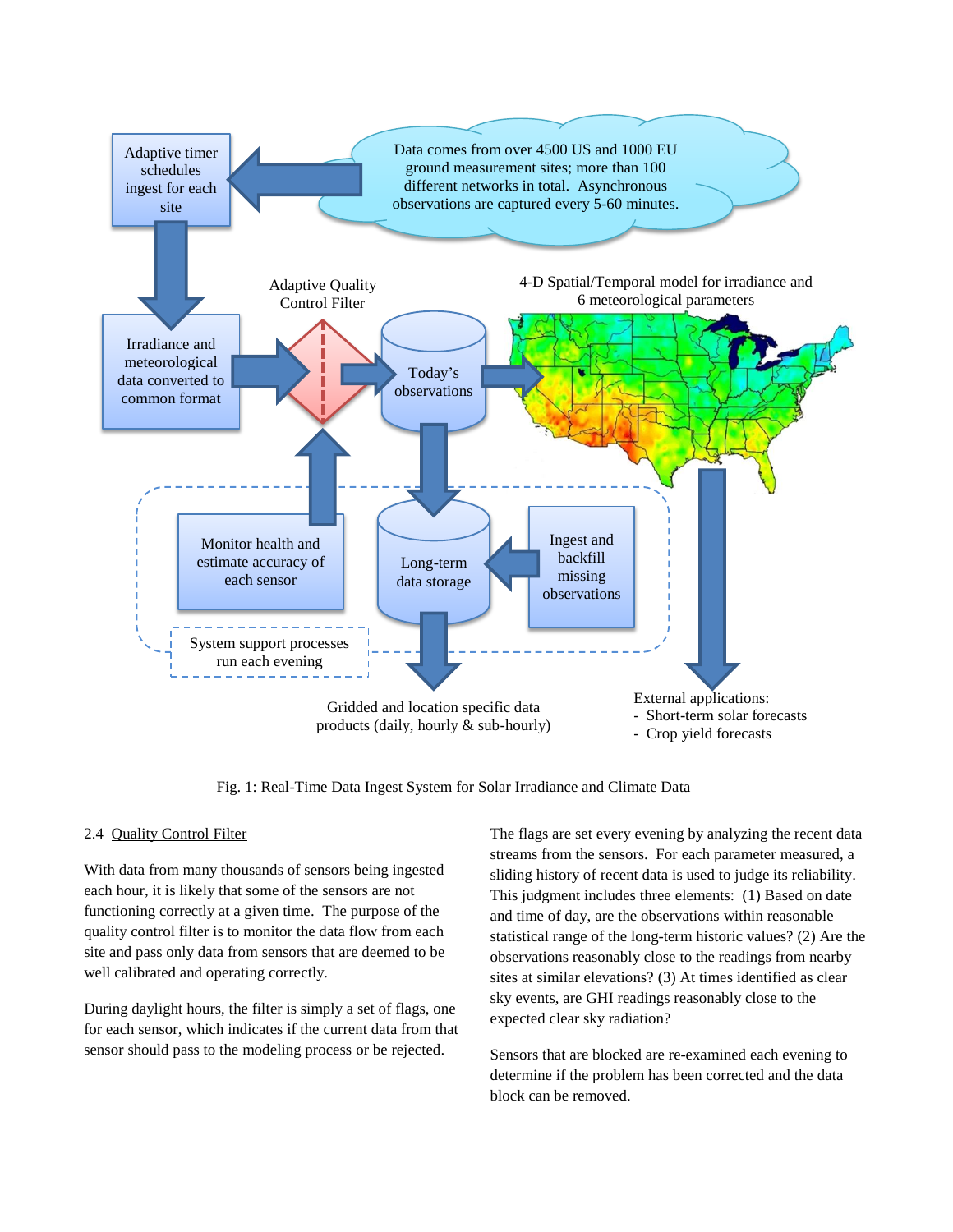### 2.5 Database of Current Observations

All observations that pass the quality control filter are stored sequentially as received into a database for the current day. This database contains seven separate tables for GHI, temperature, relative humidity, wind speed, wind direction, precipitation and soil temperature. The data structure for each table is straightforward: latitude, longitude, observation time (UTC), and the observed value.

## 2.6 Spatial-Temporal Modeling

The spatial-temporal models are 4-dimensional models created each day for each of the seven parameters (tables) in the current observation database. The four dimensions are latitude, longitude, time and parameter value.

To understand what this might look like, one could visualize a movie of 3-D surface plots showing solar radiation (GHI) at given time slices throughout the day. Frames of the movie before the current time would be generated by fitting a surface to the observations for that day. Frames of the movie into the future are time-based extrapolations of the past surfaces. Of course, the 4-D surface is actually continuous in time. This provides a simple solution to handling asynchronous data from a variety of physical locations. Any missing observations are smoothed over by the modeling surface and any delayed observations are inserted at the proper point in time.

Perhaps the most compelling reason for this technique is that the spatial-temporal surface inherently contains shortterm forecasts several hours into the future. These shortterm forecasts are determined by the current state as well as the historical dynamics of the spatial-temporal surface.

### 3.0 Long-Term Data Storage and Data Products

Each evening the database of current observations is transferred to long-term data storage. Missing observations from each site are flagged, and a software routine attempts to backfill the missing data for several successive days. This long-term database becomes the source of location-specific products, such as historical ground-based GHI observations for a planned solar project.

The spatial-temporal grid for the day is also saved to another database. This becomes the source for gridded data products, such as sub-hourly GHI and climate data for any desired latitude and longitude.

# 4.0 SHORT-TERM SOLAR FORECASTS

One application of the real-time ingest system is short-term forecasting of solar power. By short-term we mean forecasts one to four hours into the future. These forecasts are becoming increasingly important to power grid operators who must incorporate significant quantities of PV (photovoltaic) power into the grid. They are also becoming important to owners of large-scale PV plants that must contract in advance to deliver a specific amount of PV power.

The real-time data ingest described above provides a fundamental advantage to any forecasting system. Since all measurements are ground-based and carefully quality controlled, they provide a more accurate starting point with less latency than with any other current technology.

Figure 2 shows a graphical representation of the production short-term solar forecasting system currently under development. This system is based on a prototype for shortterm forecasts of GHI for the Los Angeles Basin<sup>2</sup>.

The first forecasting module comes from the spatialtemporal model of solar radiation built into the data ingest system. As discussed above, this model extrapolates GHI forward in time and inherently combines several traditional methods of solar forecasting such as persistence, cloud vector analysis and other dynamic effects.

The second forecasting module is based on recognition of daily solar radiation patterns. The long-term database provides historical daily solar radiation patterns for the season and region of interest. These historical patterns are pre-generated from a sliding window of observations and are stored in a pattern file. As the day progresses, the system finds the closest pattern match and forecasts solar radiation based on a known historical pattern.

The third forecasting module is based on meteorological parameters. Again the long-term database provides the meteorological observations for the region and the resulting solar radiation. Similar to traditional weather forecasting, this process attempts to find the relationships between current weather observations and future solar radiation.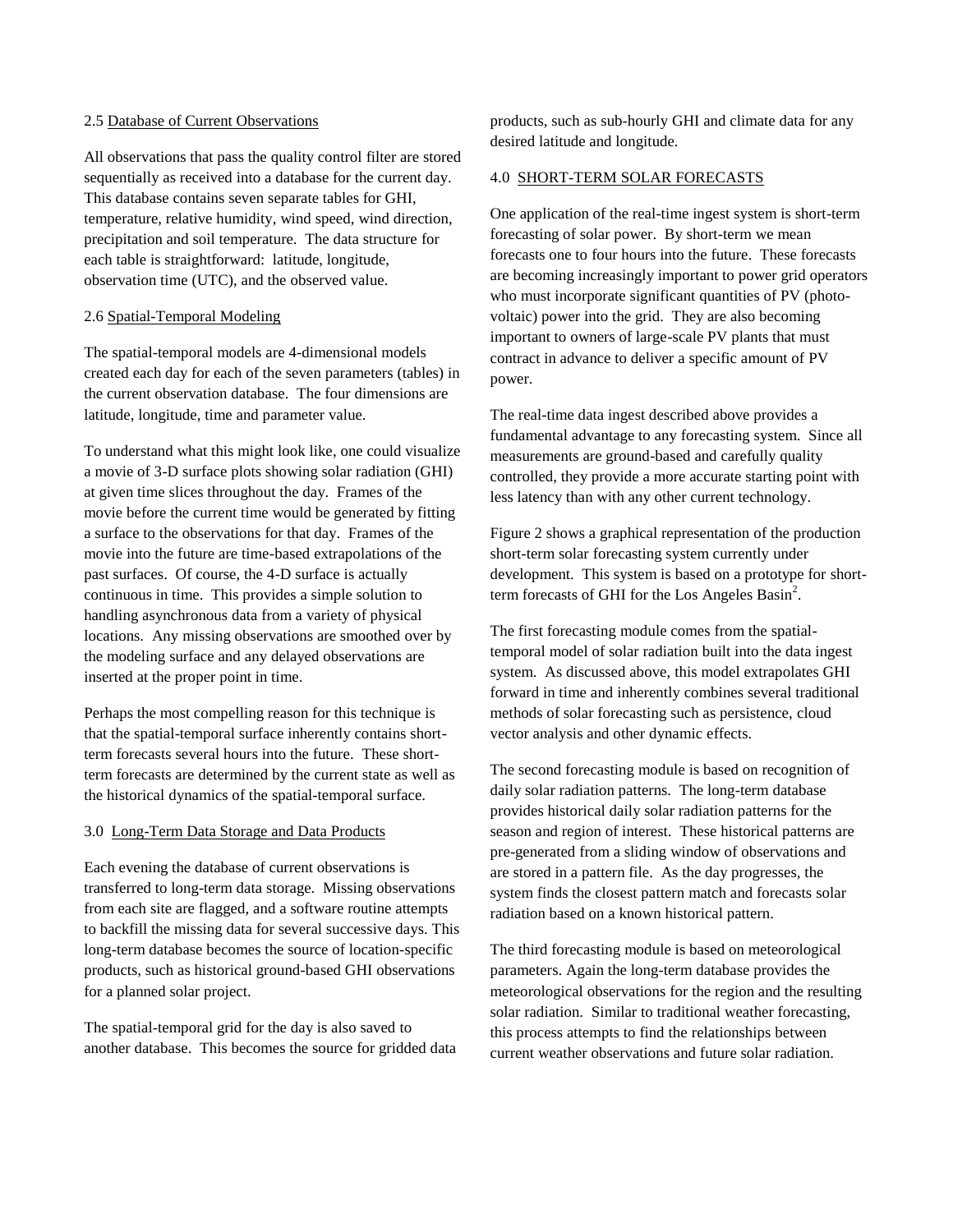

Fig. 2: Three Component Ensemble for Short-Term Forecasts of Solar Irradiance

The final short-term forecasts are a weighted combination of the forecasts from the individual modules. This ensemble approach provides robustness to the process and makes it simple to incorporate additional forecasting techniques into the system. The final weighting factors are determined from experience and will vary by season and region.

## 5.0 CROP YIELD FORECASTS

Over the past decade, researchers have demonstrated that when the micro-climate in which a plant grows is well known, final crop yields can be predicted quite accurately. The required data includes knowledge about genetic traits and soil type, as well as accurate daily (or preferably hourly) measurements of soil temperature, precipitation, air temperature, relative humidity, wind speed and GHI. With the exception of GHI and genetic traits, all of this data is relatively easy to obtain.

In addition to ingesting and compiling solar radiation data, we have compiled an extensive database of crop genetic traits and the corresponding yields. These two datasets will enable the daily forecasting of the final corn, soybean and wheat yields for growers at the local level and for US commodity markets at the national level.

#### 6.0 OPERATIONAL STATUS AND FUTURE PLANS

The basic system described in Figure 1 is currently operational and ingesting real-time data from over 2500 US sites and 200 EU sites. We anticipate that by fall 2012 we will be ingesting our initial target of 4500 US and 1000 EU

sites. The spatial-temporal model is operational and producing short-term forecasts of solar radiation. The sensor monitoring component of the quality control filter is not yet operational, be we anticipate that it too will be completed by fall 2012.

A significant portion of the development effort to date has focused on obtaining complete coverage of California, for which 550 observation sites are currently being ingested. Spatial-temporal forecasts for California are now available and two additional forecasting components are partially complete: the pattern recognition component and the meteorological component. We anticipate that full production forecasts of solar radiation for California will be available summer of 2012.

#### 7.0 CONCLUSIONS

This paper describes a new ingest system focused on ingesting and processing solar irradiance data for the US and the EU. All data are collected in real-time from a dense network of ground-based sensors. Each observation is carefully controlled by multiple methods. We believe that this system will provide the most accurate and timely view of solar irradiance that is currently available.